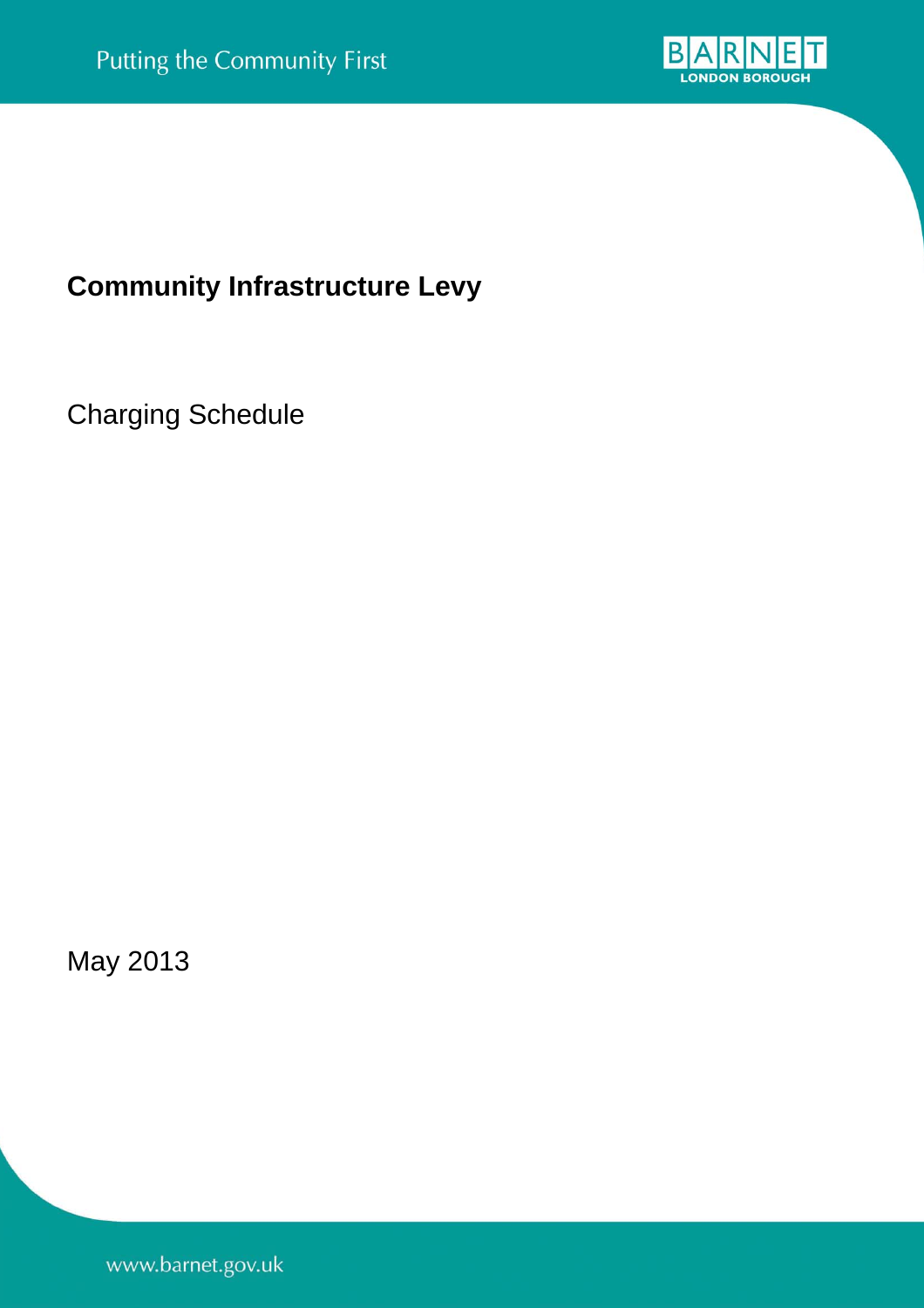

This Charging Schedule has been issued, approved and published in accordance with Part 11 of the Planning Act 2008 and the Community Infrastructure Levy Regulations 2010 (as amended).

Date on which the Charging Schedule was approved: 16 April 2013

Date on which the Charging Schedule takes effect: 1 May 2013